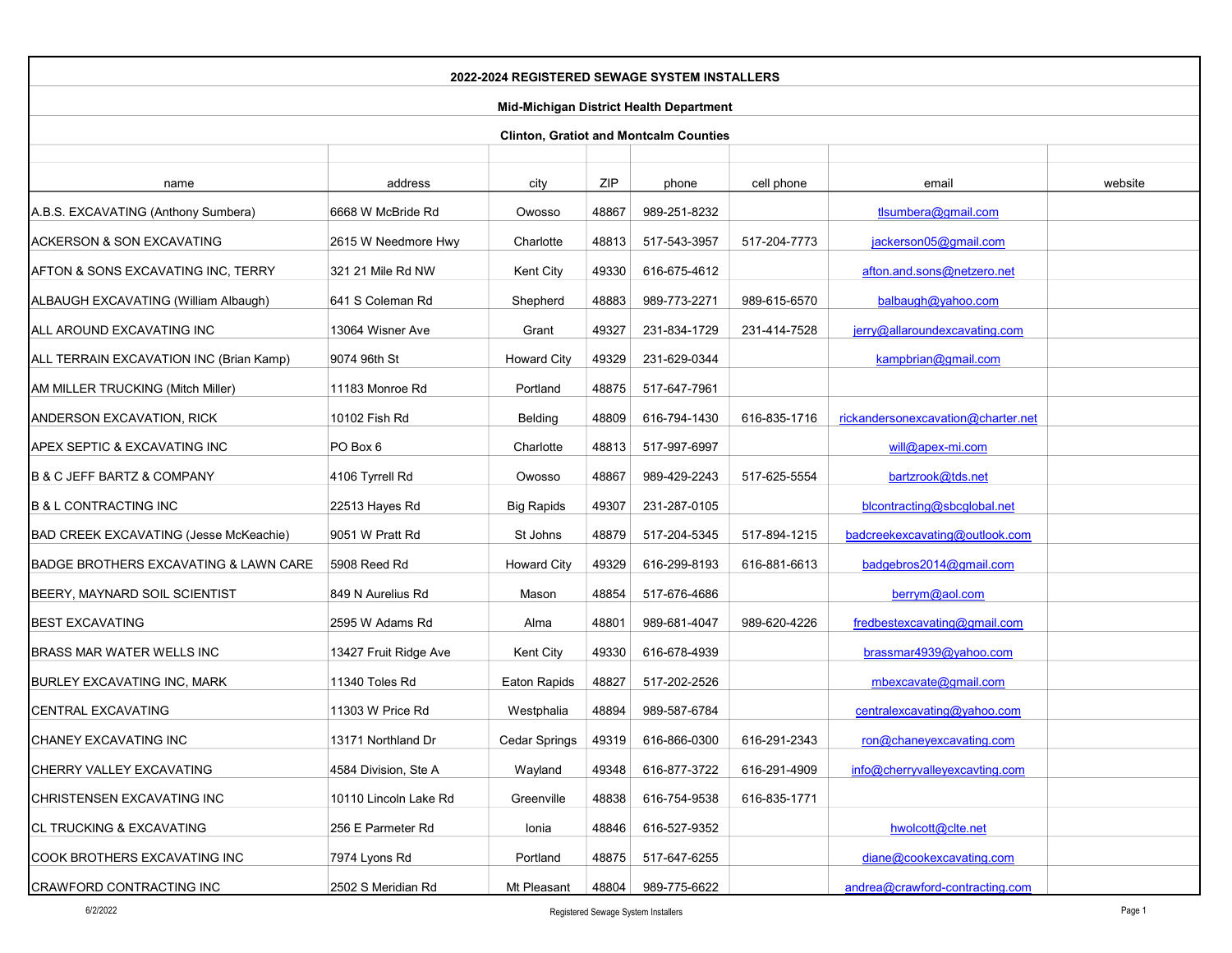| name                                           | address              | city        | ZIP   | phone              | cell phone   | email                               | website |
|------------------------------------------------|----------------------|-------------|-------|--------------------|--------------|-------------------------------------|---------|
| D & J EXCAVATING (Daniel LaPoint)              | 6098 Sherwood Hwy    | Olivet      | 49076 | 517-204-4035       |              | dlapoint21@gmail.com                |         |
| DAIRYLAND EXCAVATING                           | 10594 Allchin Rd     | Fenwick     | 48834 | 989-248-3399       | 9896204773   | seanbrooms@gmail.com                |         |
| <b>DAN'S DIRTWORKS LLC</b>                     | 4784 S Brown         | Sheridan    | 48884 | 989-330-7000       |              | dansdirtworks@icloud.com            |         |
| DAN'S EXCAVATING SERVICE INC                   | PO Box 248           | Grant       | 49327 | 231-834-3444       |              | kaila@dansexcavatingservices.com    |         |
| DEAN'S EXCAVATING INC                          | 48 Long Rd           | Sand Lake   | 48818 | 616-636-5524       |              | deansexcavating@deansexcavating.com |         |
| <b>DICE EXCAVATING</b>                         | 10644 E Blanchard    | Shepherd    | 48883 | 989-620-4862       |              | jdice7090@gmail.com                 |         |
| DICKENSON CONSTRUCTION                         | 3975 Harmon Rd       | St Johns    | 48879 | 517-819-6139       | 517-204-1555 | dickensonconstruction@gmail.com     |         |
| DIGGERS TILE SERVICE (Matthew Peck)            | 5303 E Ridge Rd      | Elsie       | 48831 | 989-239-6460       |              | diggerstileservice@gmail.com        |         |
| EARTHWORM DOZING & EXCAVATING                  | 10862 Desparado Lane | Lowell      | 49331 | 616-893-0211       |              | earthwormexcavating@gmail.com       |         |
| FEEHAN & SON EXCAVATING                        | 1101 Hayes Rd        | Muir        | 48860 | 989-855-2108       |              | scottfeehan1@hotmail.com            |         |
| GEORGE EXCAVATING, KEN                         | 700 N Williamston Rd | Williamston | 48895 | 517-655-1045       | 517-449-5662 | kwgdirt@yahoo.com                   |         |
| <b>GUSTAVISON CONSTRUCTION</b>                 | 9285 W Washington    | Sumner      | 48889 | 989-620-4981       |              | timgustavison@yahoo.com             |         |
| HALL'S TRUCKING AND EXCAVATING                 | 13637 5 Mile Rd      | Belding     | 48809 | 269-214-1301       |              | hallsexcavating@gmail.com           |         |
| HARDMAN INC, STEPHEN                           | 5370 E Roosevelt Rd  | Ashley      | 48806 | 616-437-0192       |              | hardman.steve@yahoo.com             |         |
| HARSH EXCAVATING INC, ROBBIN                   | 9395 S Clare Ave     | Clare       | 48617 | 989-386-2752       | 989-429-2597 | aaron@harshexcavating.com           |         |
| HASLOCK AND SONS INC (Rick Haslock)            | 5275 W Coon Lake Rd  | Howell      | 48843 | 517-546-1518       |              | haslock@haslockandsons.com          |         |
| HEDRICH EXCAVATING INC (Mike Hedrich)          | 17545 Frandsche Rd   | Chesaning   | 48616 | 989-845-2146       | 989-205-6273 | hedrichexcavating@gmail.com         |         |
| HERRINGTON EXCAVATING                          | 7451 Cannonsburg Rd  | Belmont     | 49306 | 616-874-7449       |              | jen@herringtonexcavating.com        |         |
| HOWARTH EXCAVATING INC                         | 6952 Croton Hardy Dr | Newaygo     | 49337 | 231-652-1948       |              | howarthexcavating@gmail.com         |         |
| HUNT EXCAVATING, G.A.                          | 1220 E Taft Rd       | St Johns    | 48879 | 989-227-1222       | 517-763-9193 | trevor.gahunt@gmail.com             |         |
| <b>J &amp; R TRUCKING &amp; SEPTIC SYSTEMS</b> | 2581 Port Sheldon    | Jenison     | 49428 | 616-669-1940       |              | jrtruck2@att.net                    |         |
| JOHNSON EXCAVATING CO                          | 14391 Heffron NE     | Belding     | 48809 | 616-835-5119       |              | bmjexc@yahoo.com                    |         |
| KAT EXCAVATING                                 | 6133 N Croswell Rd   | St Louis    | 48880 | 989-620-0106       |              | alexbebow@gmail.com                 |         |
| <b>KELLEY CONSTRUCTION</b>                     | 702 E State St       | St Johns    | 48879 | 989-717-6205       |              | bobkelley62@yahoo.com               |         |
| KENNY TRUCKING & EXCAVATING                    | PO Box 418           | Shepherd    | 48883 | 989-828-6217       |              | lynne2mike@gmail.com                |         |
| <b>KLUMPP EXCAVATING</b>                       | 2750 W Fremont Rd    | Shepherd    | 48883 | 989-866-2239       | 989-330-4744 |                                     |         |
| <b>LAMBRIX SERVE ALL</b>                       | 17207 E Jefferson    | Morley      |       | 49336 231-349-1651 |              | glambrix@charter.net                |         |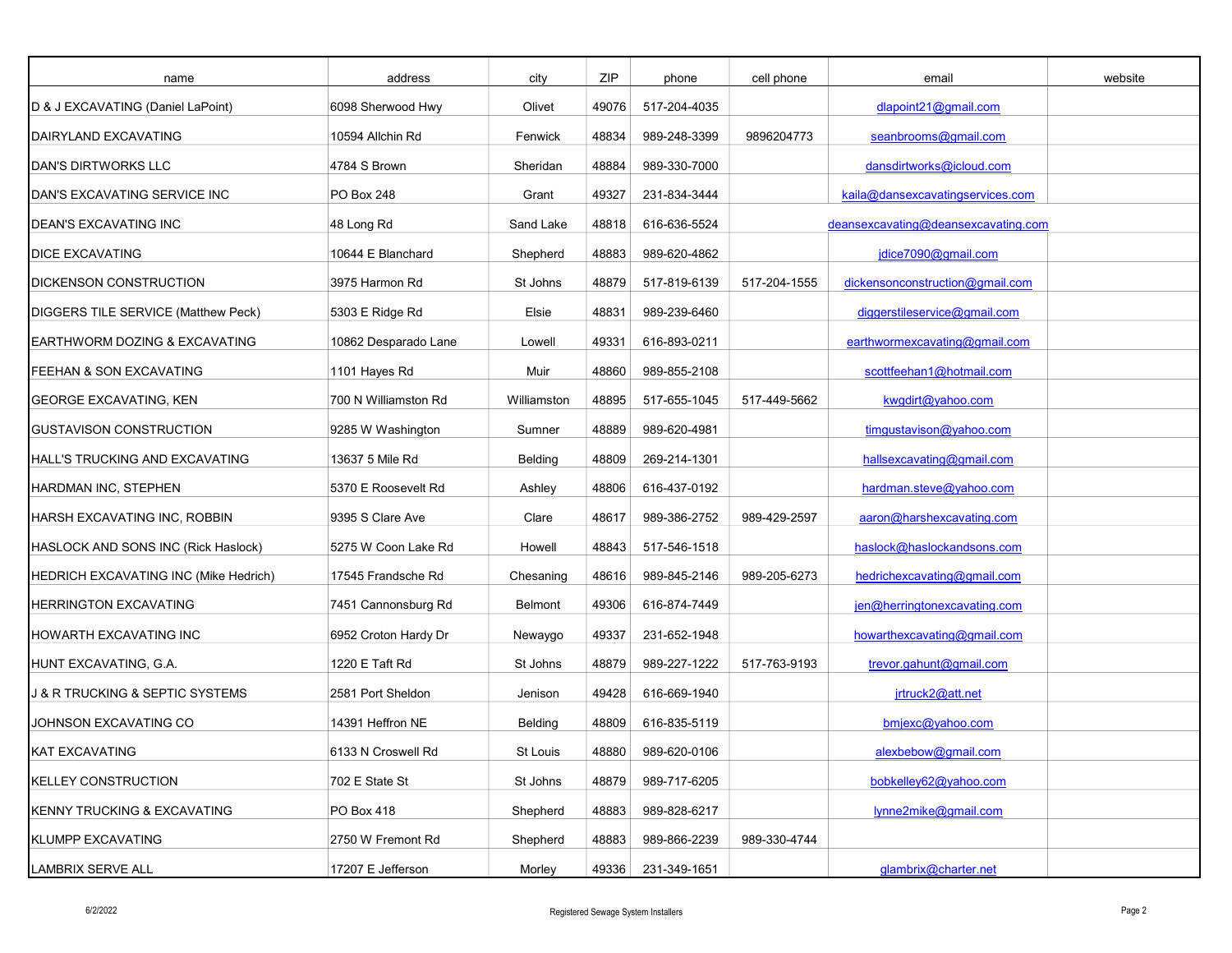| name                                    | address                 | city               | ZIP   | phone        | cell phone   | email                                | website               |
|-----------------------------------------|-------------------------|--------------------|-------|--------------|--------------|--------------------------------------|-----------------------|
| LARSON TRENCHING                        | 14825 Almy Rd           | <b>Howard City</b> | 49329 | 231-206-2517 |              | pam1larson@gmail.com                 |                       |
| LEGACY CATTLE FARMS LLC (Todd Wandell)  | 7352 Buehler Rd         | Freeport           | 49325 | 616-293-0472 |              | tbwandell@gmail.com                  |                       |
| LEON'S LANDMARK CONSTRUCTION            | 9003 E Walker Rd        | Ovid               | 48866 | 989-834-5510 | 989-666-3384 | leonslandmark@hotmail.com            |                       |
| LILLIE DIGGING & DOZING LLC             | 4345 Murray Lake Ave NE | Lowell             | 49331 | 616-299-2940 |              | lilliepad4345@comcast.net            |                       |
| LUND SAND GRAVEL & EXCAVATING           | 9443 S Castle Rd        | Fenwick            | 48834 | 989-261-3081 |              | lundexcavating@outlook.com           |                       |
| <b>MAGNUM EXCAVATING</b>                | 14318 S Grange Rd       | Eagle              | 48822 | 517-490-1787 |              | jeff@magnumex.com                    |                       |
| <b>MARK'S EXCAVATING</b>                | 8458 St Clair Rd        | Laingsburg         | 48848 | 517-202-2862 |              | marksexcavating@yahoo.com            |                       |
| <b>MARTIN EXCAVATING</b>                | 15212 Chadwick Rd       | Portland           | 48875 | 517-647-7255 | 517-230-9020 | gmartinexcavating@gmail.com          |                       |
| MBNBUILDERS (Mike Nidefski)             | PO Box 242              | Laingsburg         | 48848 | 517-928-4420 |              | mbnbuilders1@icloud.com              |                       |
| MERCHANT EXCAVATING INC                 | 4040 N State Rd         | Alma               | 48801 | 989-875-3691 | 989-763-4373 | ap@merchantexcavating.com            |                       |
| MEYERINK TRENCHING SERVICE LLC          | 8822 Hanna Lake Ave     | Caledonia          | 49316 | 616-291-3558 |              | terrimeyerink@gmail.com              |                       |
| MEYERS & ASSOCIATES EXCAVATING INC, RON | 1357 76th Ave           | Zeeland            | 49464 | 616-688-5751 |              | bill@ronmeyer.net                    |                       |
| MICHIGAN SEPTIC (Matt Gustafson)        | 1234 Christian Way      | Mason              | 48854 | 517-204-4394 |              | matgus@me.com                        |                       |
| MILLER & SONS AGGREGATES INC, LES       | 8881 W Taft Rd          | St Johns           | 48879 | 989-593-2055 | 517-489-6820 | lesmiller@casair.net                 | www.wedigmichigan.com |
| MILLER BROTHERS EXCAVATING              | 3026 W M-21             | St Johns           | 48879 | 989-224-2066 |              | millerbrothers@wedigmichigan.com     |                       |
| MILLER EXCAVATING, T.H.                 | 8900 W M-21             | St Johns           | 48879 | 989-593-3399 | 989-506-0873 | thmillerexc@hotmail.com              |                       |
| MINT CITY EXCAVATING INC                | 6700 S Chandler Rd      | St Johns           | 48879 | 989-224-2482 | 517-204-6028 | mike@mintcityexcavating.com          |                       |
| MR DIGGER PONDS (Bryan Graham)          | 4860 W Howe Rd          | Dewitt             | 48820 | 517-230-5375 |              | zfiredude026@gmail.com               |                       |
| <b>MUNSON BUILDERS</b>                  | 2720 Shaftsburg         | Ovid               | 48866 | 989-413-2411 |              | jamunson24@gmail.com                 |                       |
| NATURE'S CHAIN OF LAKES                 | 1495 Fleck Rd           | <b>Six Lakes</b>   | 48886 | 989-365-3564 | 989-287-1525 | natureschain@yahoo.com               |                       |
| NICHOLS TRUCKING & EXCAVATING, JIM      | 9070 E Parker Rd        | Laingsburg         | 48848 | 517-881-7459 |              | eeekknapp@comcast.net                |                       |
| NORTH LAND EXCAVATING (Cory Velting)    | 14350 Keiber Rd         | Greenville         | 48838 | 616-889-7943 |              | cory@northlandexcavatingllc.com      |                       |
| OLMSTEAD'S EXCAVATING                   | 6434 W Stanton Rd       | Stanton            | 48888 | 989-831-5080 | 989-560-5615 | john_olmstead2@hotmail.com           |                       |
| PARKER SEPTIC SERVICE                   | 4223 E Lake Montcalm Rd | Edmore             | 48829 | 989-352-7474 |              | parker.septic@yahoo.com              |                       |
| PITCHER PERFECT EXCAVATING              | 190 Pleasant Dr         | Six Lakes          | 48886 | 989-352-6716 | 989-818-0912 | pitcherperfectexcavating@hotmail.com |                       |
| PLATTE EXCAVATING LLC (Brandon Platte)  | 7423 Grange Rd          | Westphalia         | 48894 | 616-329-9350 |              | platte 25@hotmail.com                |                       |
| PLEASANT VALLEY FARMS EXCAVATING        | 4389 Fitzner            | Lakeview           | 48850 | 989-560-4923 |              | pleasantvfe@gmail.com                |                       |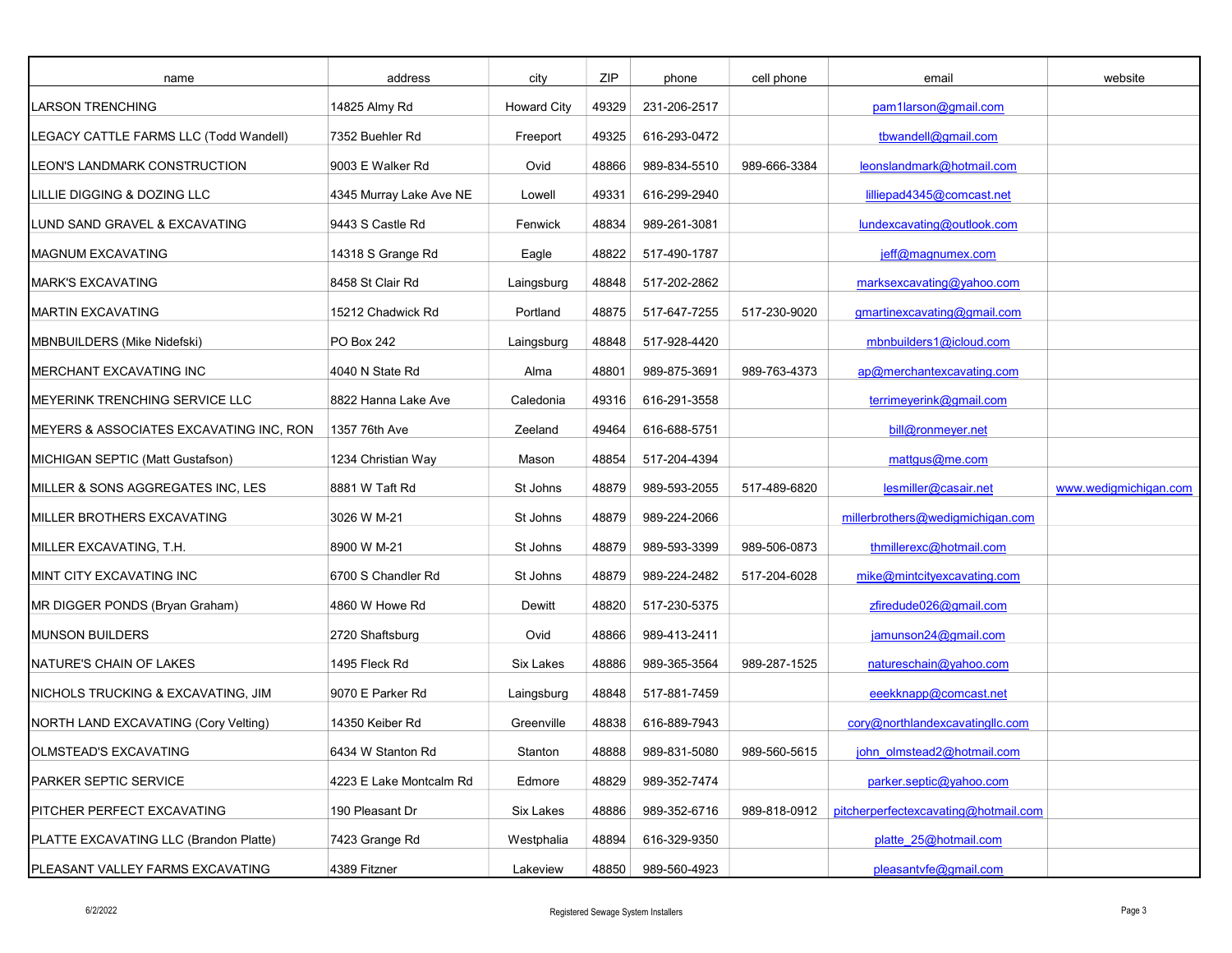| name                                      | address                   | city                 | ZIP   | phone        | cell phone   | email                          | website               |
|-------------------------------------------|---------------------------|----------------------|-------|--------------|--------------|--------------------------------|-----------------------|
| PRESTIGE CONCRETE & CONSTRUCTION LLC      | 11269 Heintzelman Ave     | Rockford             | 49341 | 231-846-0846 |              | thechad0846@gmail.com          |                       |
| PRICE'S CONSTRUCTION                      | 11826 S Luce Rd           | Perrinton            | 48871 | 989-682-4527 | 517-930-3967 |                                |                       |
| PRIDE DIRTWORKS LLC                       | 7175 Kendaville Rd        | Lakeview             | 48850 | 616-894-7121 |              | pridedirtwork@gmail.com        |                       |
| PUNG EXCAVATING INC                       | 10330 W Kinley Rd         | Fowler               | 48835 | 989-593-2135 |              | rnpung@yahoo.com               |                       |
| <b>QUALITY EXCAVATING &amp; TRUCKING</b>  | 7242 E Pleasant Valley Rd | Shepherd             | 48883 | 989-621-0999 |              | leiferman4@chartermi.net       |                       |
| RADEMACHER PLUMBING                       | 9911 Pioneer Rd           | Eagle                | 48822 | 517-719-3202 |              | eandwrademacher@gmail.com      |                       |
| RANDOLPH'S SEPTIC SERVICE                 | 8516 N Williams Rd        | St Johns             | 48879 | 517-749-5532 |              | randolphsllc@hotmail.com       |                       |
| RECK'N RALPH EXCAVATING LLC (Ross Romano) | 4808 S Miles Rd           | Sheridan             | 48884 | 616-835-8466 |              | recknralphexcavating@gmail.com |                       |
| RED ROOF TRANSPORT (Cody Loomis)          | 11531 N Warner Rd         | Elwell               | 48832 | 989-444-8032 |              | redrooftransport@gmail.com     |                       |
| RICHARDS SEPTIC TANK SERVICE INC          | 1560 S Greenville         | Greenville           | 48838 | 616-255-5001 |              | contact@richardsexcavating.com |                       |
| RICK'S SEPTIC SERVICE                     | 15690 Larsen Ave          | Gowen                | 49326 | 616-984-2293 | 616-893-8076 | nathantrichards@hotmail.com    |                       |
| ROCKAFELLOW EXCAVATING LLC                | 3891 Deaner Rd            | Six Lakes            | 48886 | 989-365-3490 | 989-560-7309 | miker48886@gmail.com           |                       |
| ROWLAND EXCAVATING                        | 13655 Shaner              | <b>Cedar Springs</b> | 49319 | 616-696-0622 | 616-262-9912 | kurt@rowlandexcavating.com     |                       |
| SCHULTZ EXCAVATING                        | 3659 E 56th St            | Newaygo              | 49337 | 231-638-2065 |              | wildwood3193@gmail.com         |                       |
| <b>SECURITY SEPTIC TANKS</b>              | 2000 E Superior St        | Alma                 | 48801 | 989-463-2212 |              | securityseptic@gmail.com       |                       |
| SEILER EXCAVATING (Wesley Seiler)         | 4651 S Begole Rd          | Ithaca               | 48847 | 989-763-5151 |              | seilerexcavating@gmail.com     |                       |
| <b>SEPTIC WORKS</b>                       | 4755 Egner Ave NE         | <b>Cedar Springs</b> | 49319 | 616-292-5805 |              |                                |                       |
| SHANKEL SEPTIC                            | 2310 S Meridian Rd        | Midland              | 48640 | 989-205-5895 |              | shankelrich@ymail.com          |                       |
| SHERRELL'S EXCAVATING INC                 | 6795 Becker St NE         | <b>Cedar Springs</b> | 49319 | 616-788-7322 |              | randy2@sherrellexcavating.com  |                       |
| SIMMONS EXCAVATING                        | 9631 Peck Rd              | Greenville           | 48838 | 616-754-9650 | 616-754-5824 | gloria1948@charter.net         |                       |
| SINGLETON EXCAVATING                      | 10633 21 Mile Rd          | Sand Lake            | 49343 | 616-450-6971 |              | singletonexcavating@gmail.com  |                       |
| SITE WERX EXCAVATING LLC                  | 13937 Webster Rd, Ste A   | Bath                 | 48808 | 517-641-6000 |              | jhancock@cvehomes.com          |                       |
| STALHOOD, REX                             | 1449 Stalhood Dr          | Kent City            | 49330 | 616-799-3014 |              | rstalhood8827@gmail.com        | www.stoddardhomes.com |
| STODDARD MOBILE COURT & SALES INC         | 16940 S Oakley Rd         | Chesaning            | 48616 | 989-845-2183 |              | eileen@stoddardhomes.com       |                       |
| THELEN & SONS EXCAVATING (Andrew Thelen)  | 11721 Pryor Rd            | Portland             | 48875 | 517-331-3384 |              | thelenandsons@aol.com          |                       |
| TL CONTRACTING INC                        | 16803 Industrial Pkwy     | Lansing              | 48906 | 517-669-0600 | 517-712-3648 | tony@tlcontractinginc.org      |                       |
| <b>WARD'S EXCAVATING</b>                  | <b>PO Box 240</b>         | St Louis             | 48880 | 989-331-2552 |              | wardsexcavating@ispmgt.com     |                       |